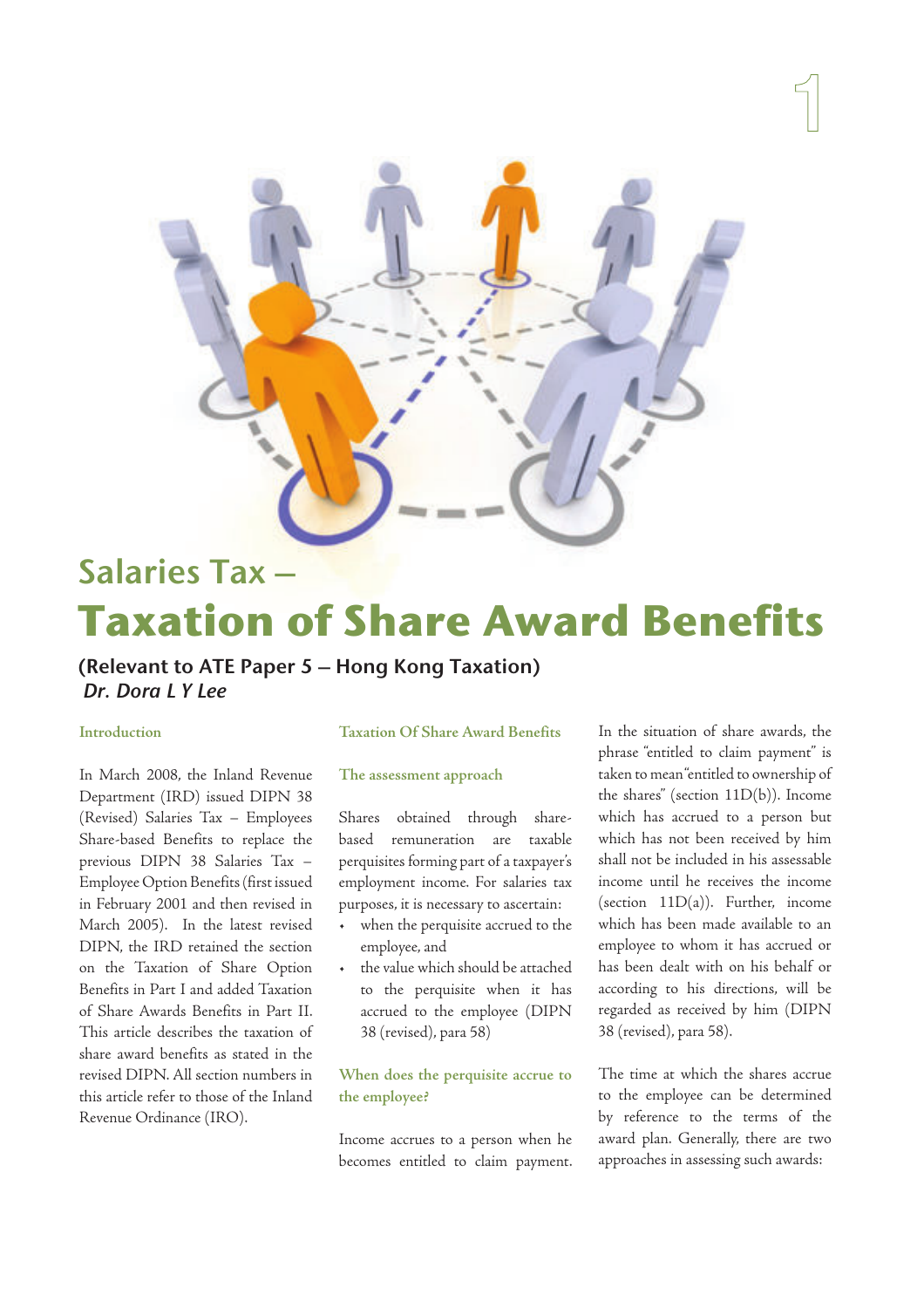- Upfront, i.e. when the employer makes an award of shares to the employee, and
- Back end, i.e. when the shares are actually vested in the employee free of any conditions.

The approach to be adopted will depend on:

- when the employee is regarded as fully entitled to ownership of the shares, i.e., whether the employee is entitled to the full economic benefit of the shares, and
- when the employee has all the rights of a normal shareholder (DIPN 38 (revised), paras 59 and 60)).

# **What value should be attached to the perquisite when it has accrued to the employee?**

The fair value of the perquisite at the time of accrual should be ascertained (DIPN 38 (revised), para 58).

# Quoted shares

The fair value of quoted shares generally refers to the closing quotation value on the stock market. If the shares are listed on two non-Hong Kong exchanges, the taxpayer may select the more favourable price (DIPN 38 (revised), para 22).

#### Unquoted shares

The IRD has to adopt other methods, such as the net asset value, for unquoted shares. The objective is to ascertain what price a hypothetical willing, but not anxious, purchaser would need to pay a hypothetical willing, but not anxious, seller in the open market to acquire the subject shares on the date of exercise of the option (DIPN 38 (revised), para 25). It will sometimes be useful for officers of the IRD to meet representatives of the company (subject to the appropriate authority being given by the employees concerned) with a view to agreeing the valuation on exercise (DIPN 38 (revised), para 26).

**Guidelines for determining when the perquisite has accrued to the employee**

# Upfront approach

Under this approach, the award is assessed to tax at the time of grant by the employer. The award granted may or may not be subject to certain restrictions. The most common restriction is a restriction to sell, e.g., the employee is not allowed to sell the shares awarded within a certain period of time. Other than this restriction, the employee's name is entered in the shareholders' register and he is entitled to vote in general meetings, receive dividends, pledge the shares to banks for loans, etc. In short, he has all the rights of a normal shareholder, except the freedom to sell during the restriction period. Most importantly, at the end of the restriction period, normally little needs to be done to "vest" the shares in the employee.

In the above situation, the IRD considers that the employee has received a perquisite in the form of shares at the time of grant and he is chargeable to tax at this point of time (i.e. upfront) (DIPN 38 (revised), para 60).

# Back end approach

Under this approach, certain conditions (e.g., completing a period of employment with the same employer/ group, the company attaining a certain level of financial or operational results) have to be satisfied before the shares are vested in the employees. The shares might be allotted and held by a trustee but they are liable to be forfeited:

- if the conditions are not fulfilled, or
- in the event that the employee resigns or is dismissed due to misconduct, etc.

Normally, the employee does not have rights of a shareholder, he is not registered as a shareholder, he is not allowed to vote or to receive dividends, etc. It is only at the expiry of the vesting period that the employee receives all shares together with dividends or dividend shares, or bonus shares distributed during the vesting period. In this situation, the IRD takes the view that at the time of grant, the employee only receives a promise with respect to the shares. It is only when the shares are vested in the employee (or when the employee is entitled to ownership of the shares) free of any restriction that the employee is taken as having received the perquisite. It is then that the share award will be chargeable to tax (i.e. back end) (DIPN 38 (revised), para 60).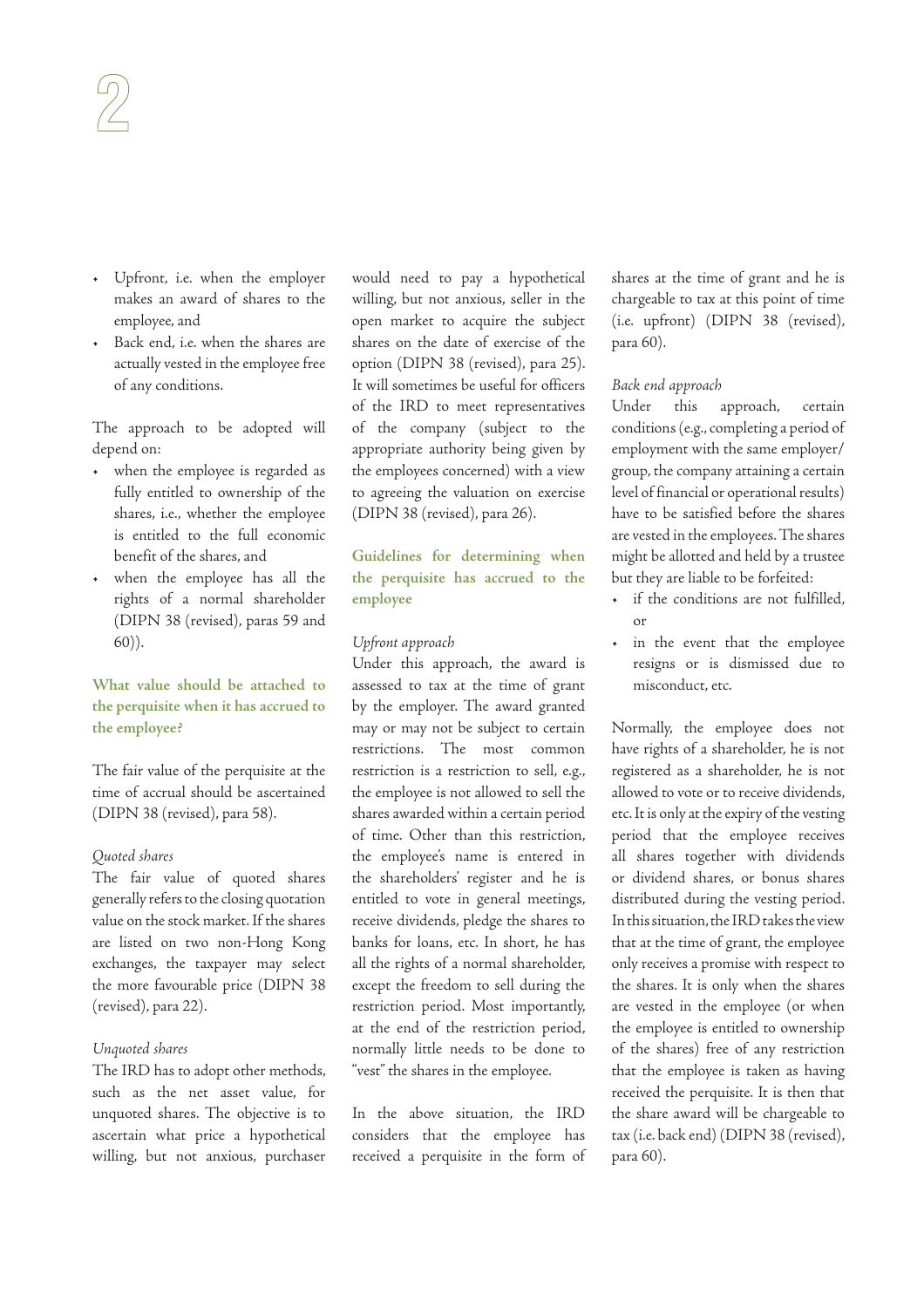# Vesting and vesting period

"Vesting" refers to the time when the employee is entitled to ownership of the shares free of all conditions. "Vesting period" refers to the period from the date that the share award is granted to an employee to the date immediately before the date that the employee is entitled to ownership of the shares free of all conditions.

# When should the back end approach be used?

Generally speaking, if shares granted are subject to forfeiture by reason of termination of employment or some

future events, the back end approach is more appropriate in assessing the shares. As there are many complicated scenarios, it is more appropriate to examine the terms of the award to ascertain the point of time that the shares accrue to the employee for salaries tax purposes (DIPN 38 (revised), para 61).

# **Comparison between the upfront and back end approaches**

The following table summarizes the two broad approaches (DIPN 38 (revised), para 61):

|                                                           | Upfront approach                                                                                                                                                                                                                                                                                                                                            | Back end approach                                                                                                                        |
|-----------------------------------------------------------|-------------------------------------------------------------------------------------------------------------------------------------------------------------------------------------------------------------------------------------------------------------------------------------------------------------------------------------------------------------|------------------------------------------------------------------------------------------------------------------------------------------|
| Vesting period<br>applies?                                | No.                                                                                                                                                                                                                                                                                                                                                         | Yes.                                                                                                                                     |
| Time of<br>assessment                                     | Upfront, i.e. at the time of the<br>grant.                                                                                                                                                                                                                                                                                                                  | Back end, i.e. upon fulfilment of<br>conditions.                                                                                         |
| Valuation                                                 | Market value at time of grant.                                                                                                                                                                                                                                                                                                                              | Market value at time of<br>fulfilment of conditions.                                                                                     |
| Discount in<br>valuation?                                 | Yes. The discount is to be<br>determined in the light of the<br>facts of each particular case.<br>Generally, a 5% discount<br>will be given for each year of<br>sale restriction [see D120/02,<br>IRBRD Vol. 18, 125 where a<br>25% discount was allowed for<br>a five-year restriction period].<br>This is in line with the treatment<br>of share options. | No.                                                                                                                                      |
| <b>Distributions</b><br>(e.g. dividends,<br>bonus shares) | Received during the restriction<br>period: Not taxable; regarded<br>as investment income since<br>employee is entitled to the<br>shares at the time of award.                                                                                                                                                                                               | Received during the vesting<br>period: Taxable, since<br>employee is entitled to the<br>shares only at the end of the<br>vesting period. |

Hong Kong employment – taxation of share award benefits

The value of shares accruing in a year of assessment will be:

- added to the taxpayer's other income for this year of assessment, and
- assessed to tax according to the general charging provisions of the IRO.

If the taxpayer:

- does not render any services in Hong Kong, or
- has rendered some services during visits to Hong Kong not exceeding 60 days for that year of assessment,

the shares, along with the taxpayer's employment income, will be exempt from tax (sections  $8(1A)(b)(ii)$  and 8(1B)).

Shares vested after cessation of employment are deemed to accrue on the last day of employment.

# Example 1

On 1 May 2005, while T was an employee of a group company in Hong Kong, he was granted 5,000 shares by his employer subject to a vesting period. On 1 July 2006, T resigned from the company. On 1 May 2007, the 5,000 shares were vested in him. The value of the vested shares was \$A on 1 May 2007.

The value of the vested shares, \$A, is to be included in T's assessment for the year of assessment 2006/07 according to section 11D(b) proviso (ii).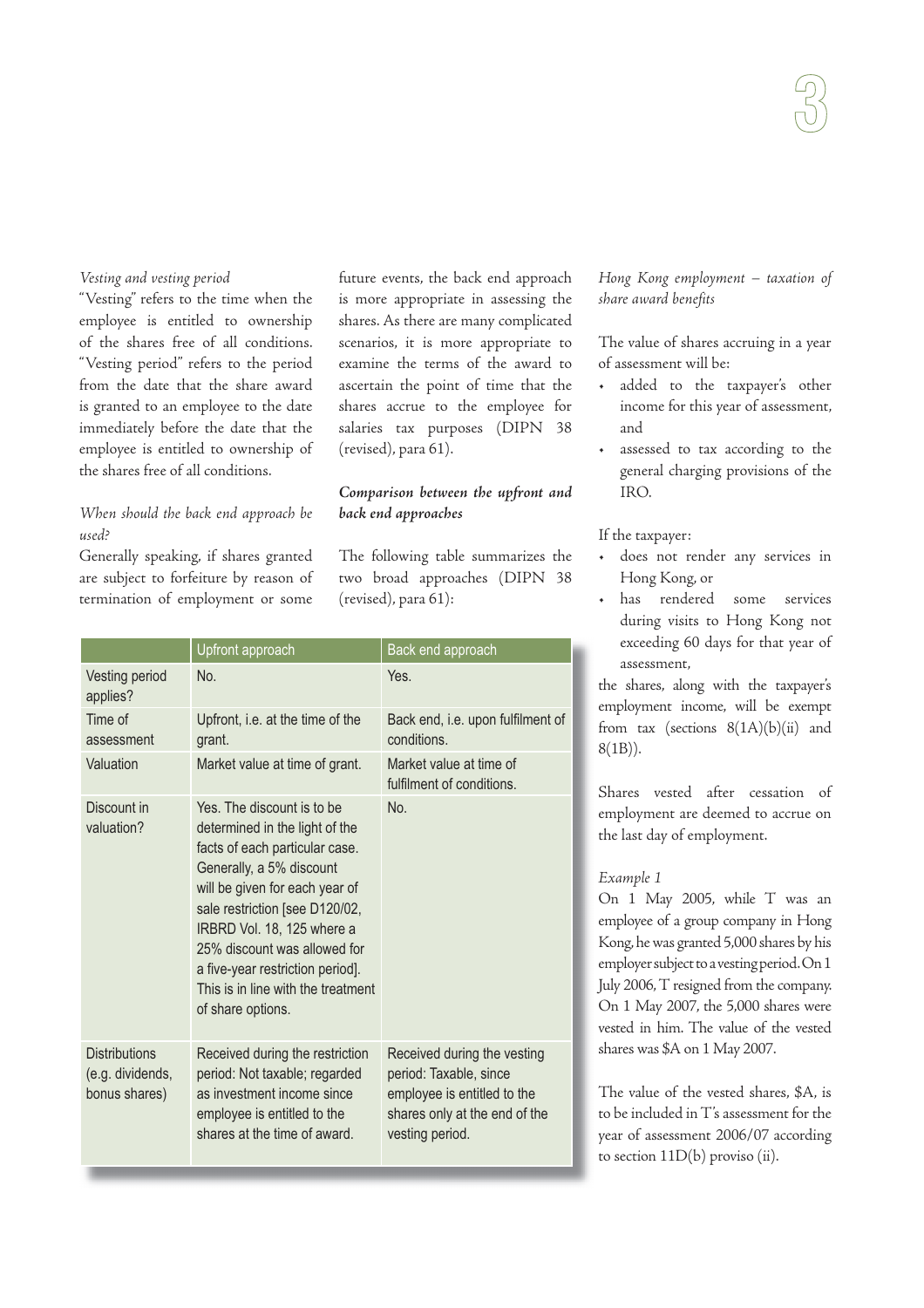# **Non-Hong Kong employment Taxation of share award benefits**

If shares are subject to a vesting period, they are perquisite accruing to an employee in the year of assessment in which vesting takes place. If an employee is entitled to time basis apportionment, the value of the shares should be added to the employee's other taxable income for that year of assessment and the time apportionment factor relevant to that year of assessment shall applied to ascertain income chargeable to tax in Hong Kong. Except in commencement and cessation cases, the factor is to be determined as follows -

Days in Hong Kong in the year of assessment that vesting takes place Days in the year of assessment that vesting takes place

The factual situation between share award and share option is not the same. Share options involving vesting periods may be exercised by an employee a few years after the options are vested. A time apportionment factor by reference to the days-in-daysout in the vesting period is adopted for ascertaining the chargeable portion of the gain when the options are exercised. This approach is not suitable for share award cases. If it is accepted that the perquisite accrues at the moment of time of vesting, it is only necessary to apply the time apportionment factor in the year of vesting, i.e. the year that the perquisite accrues to the employee

(sections 8(1) and 11B) (DIPN 38 (revised), para 64).

#### Example 2

T had a non-Hong Kong employment. On 1 May 2005, T was granted 10,000 shares by his employer, subject to a vesting period. The shares will only be vested if T is still an employee of his company on the vesting dates. A total of 5,000 shares were vested in T on 1 May 2007 and the remaining 5,000 on 1 May 2008. The respective numbers of days that T spent in Hong Kong and outside Hong Kong were as follows:

|             | (A)          | (B)          | (C)               | %       |
|-------------|--------------|--------------|-------------------|---------|
| Year ended  | Days in Hong | Days outside |                   |         |
|             | Kong         | Hong Kong    | <b>Total days</b> | (A)/(C) |
| 31 Mar 2006 | 275          | 90           | 365               | 75      |
| 31 Mar 2007 | 260          | 105          | 365               | 71      |
| 31 Mar 2008 | 250          | 116          | 366               | 68      |
| 31 Mar 2009 | 255          | 110          | 365               | 70      |

The assessor and T agreed that the back end approach should be applied to assess the vested shares.

The share-award benefits are assessed as follows:

- the value of the first 5,000 vested shares is to be included along with T's other remuneration in the year of assessment 2007/08 and 250/366 of the value is to be subject to tax, while
- the remaining 5,000 vested shares is to be included in the year of assessment 2008/09 and 255/365 of their value is subject to tax.

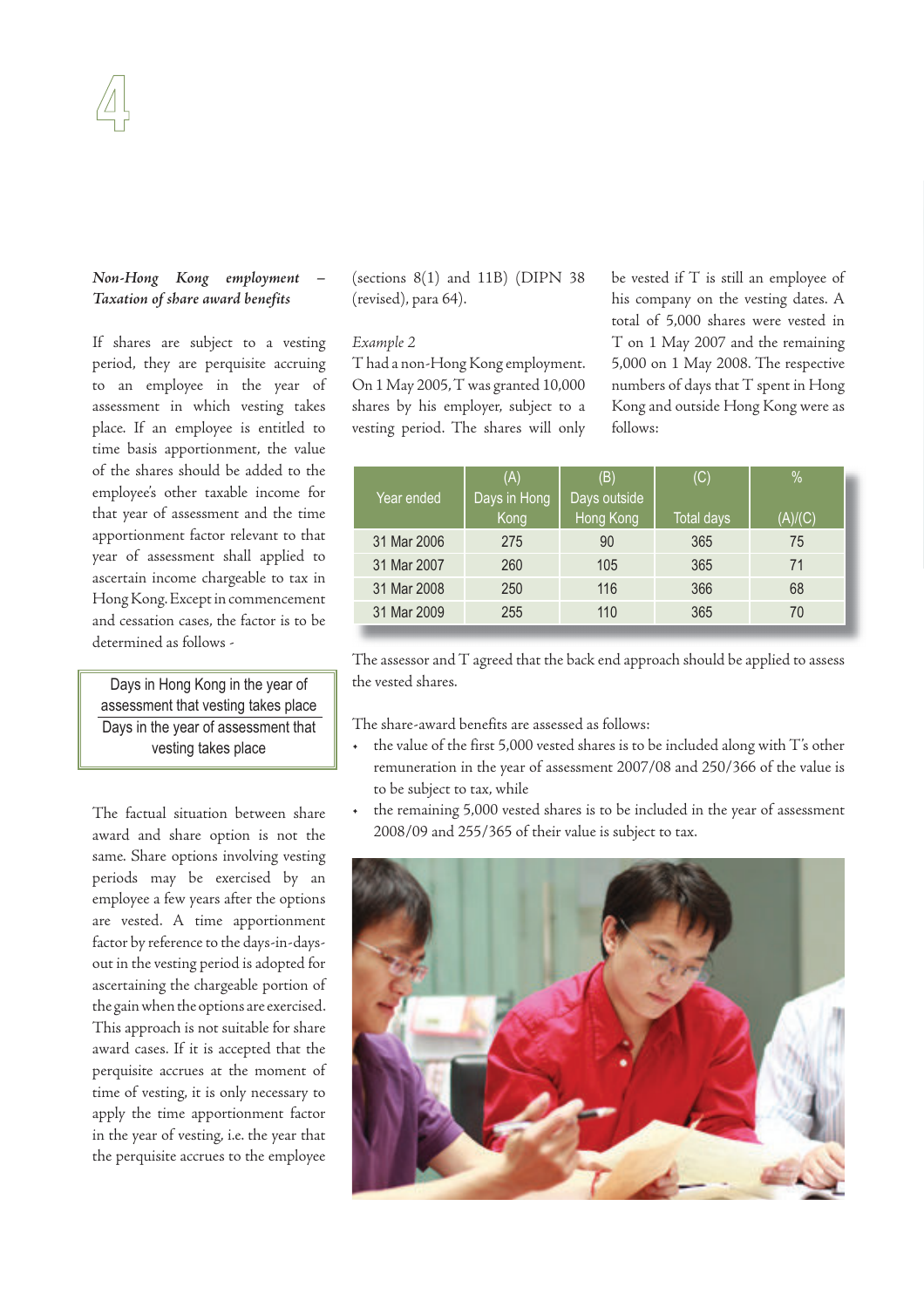

# **Inbound employee cases**

An employee holding a non-Hong Kong employment may have been granted shares before he takes up his employment or assignment in Hong Kong and such shares are subject to a vesting period.

# If:

- shares are vested in him after he takes up such employment or assignment, and
- the terms of the share award clearly state that the vesting of the shares will depend on a period of employment,

the IRD can agree to exclude a portion of the gain on time apportionment referable to the vesting period before the taxpayer's transfer to Hong Kong under the back end approach.

If it is not so clearly stated, the whole of the benefit should be included in the year of vesting (DIPN 38 (revised), para 66).

# Example 3

On 1 September 2006, while T was an employee of a group company outside Hong Kong, he was granted 10,000 shares by his employer, subject to a vesting period. Shares would only be vested on condition that T remained an employee of the group on the vesting dates. On 1 August 2007, T was transferred to another company in Hong Kong within the group. The IRD accepts that T had a non-Hong Kong employment. On 31 August 2007, 5,000 of the shares were vested in T. The vesting period for these shares totalled 365 days, i.e. 1 September 2006 to 31 August 2007. The number of days in the vesting period after T's transfer to Hong Kong was 31 days, i.e. 1 August 2007 to 31 August 2007 for the first 5,000 shares. On 31 August 2008, the remaining 5,000 shares vested. The vesting period for these shares totalled 731 days, i.e. 1 September 2006 to 31 August 2008. The number of days in the vesting period after T's transfer to Hong Kong was 397 days, i.e. 1 August 2007 to 31 August 2008, for these remaining 5,000 shares.

The respective numbers of days in Hong Kong and outside Hong Kong were as follows:

| Period                    | (A)<br>Days in<br>Hong Kong | (B)<br><b>Days</b><br>outside<br>Hong Kong | (C)<br>Total days | $\frac{0}{2}$<br>(A)/(C) |
|---------------------------|-----------------------------|--------------------------------------------|-------------------|--------------------------|
| 1 Aug 2007 to 31 Mar 2008 | 166                         | 78                                         | 244               | 68                       |
| Year ended 31 Mar 2009    | 255                         | 110                                        | 365               | 70                       |

The assessor and T agreed that the back end approach is applicable to assess the vested shares.

Assuming:

- the value of the vested shares on 31 August 2007 was \$A and
- those on 31 August 2008 was \$B,

the amounts to be included in the assessments would be calculated as:

- Year of assessment 2007/08: \$A x (31/365) x (166/244)
- Year of assessment 2008/09: \$B x (397/731) x (255/365)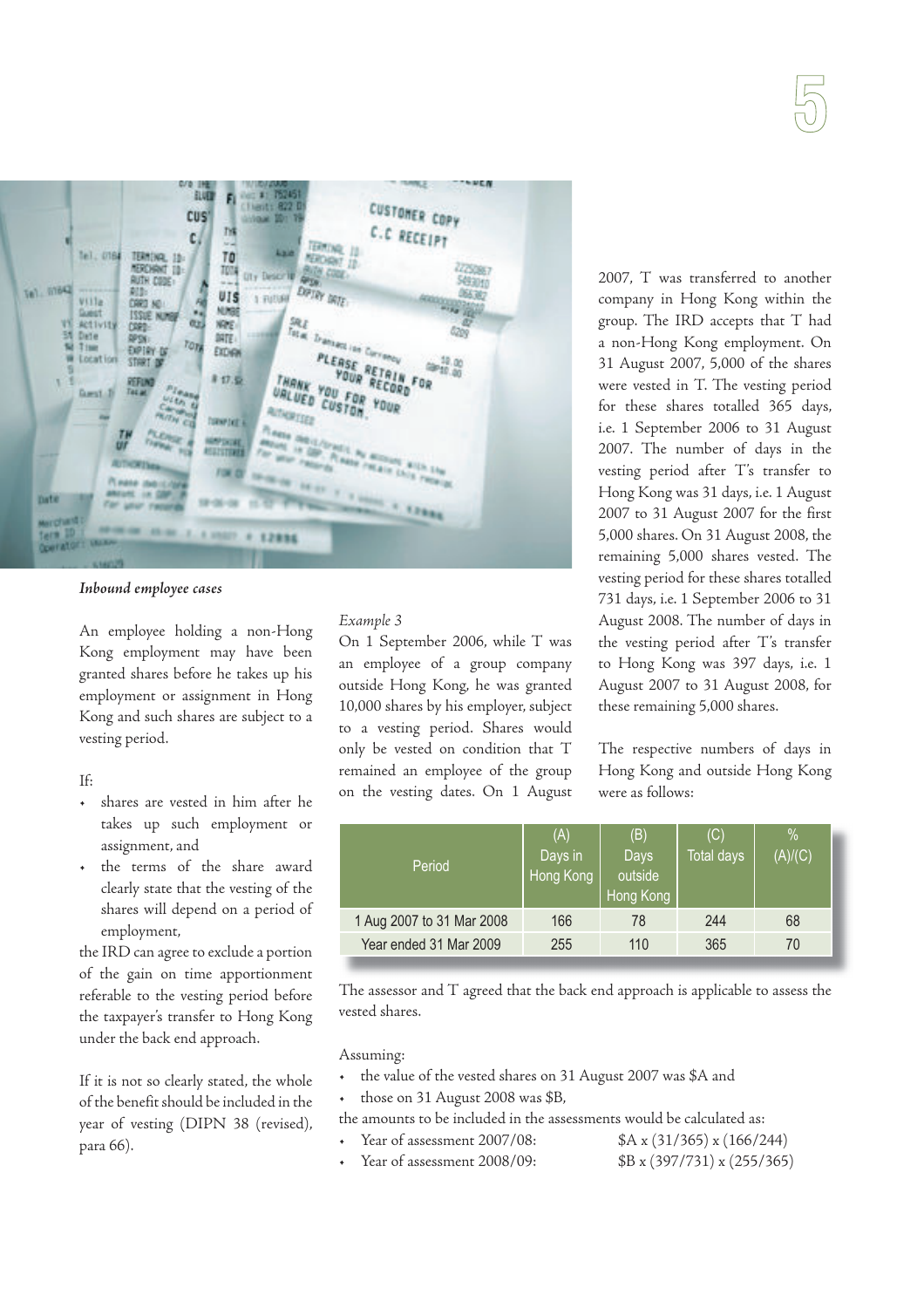# **Outbound employee cases**

Similarly, shares may have been granted to the employee holding a non-Hong Kong employment during the time of his employment or assignment in Hong Kong; but such shares, which are subject to a vesting period, are vested in him after his transfer outside Hong Kong to another group company. If the back end approach applies and if the terms of the award clearly state that the vesting of the shares will depend on a period of employment, the value of the shares attributable to the vesting period before his transfer outside Hong Kong should be chargeable to tax.

If the taxpayer will still receive shares under the award after his resignation, the value of the shares should be included in the year of resignation (DIPN 38 (revised), para 67).

# Example 4

T had a non-Hong Kong employment. On 1 October 2005, while T was an employee of a group company in Hong Kong, he was granted 5,000 shares by his employer, subject to a vesting period. Shares would only be vested on condition that he remained an employee of the group on the vesting date. On 1 July 2007, T was transferred to another company outside Hong Kong within the group. On 1 October 2007, the 5,000 shares vested in T. The vesting period for these shares totalled 730 days, i.e. 1 October 2005 to 30 September 2007. The number of days in the vesting period before T's transfer outside Hong Kong was 638 days, i.e. 1 October 2005 to 30 June 2007 for the 5,000 shares.

| Period                       | (A)<br>Days in<br>Hong Kong | (B)<br><b>Days</b><br>outside<br>Hong Kong | (C)<br>Total<br>days | %<br>(A)/(C) |
|------------------------------|-----------------------------|--------------------------------------------|----------------------|--------------|
| 1 April 2007 to 30 June 2007 | 65                          | 26                                         | 91                   |              |

The assessor and T agreed that the back end approach applies in assessing the vested shares. Assuming the value of the vested shares on 1 October 2007 was \$A, the amount to be included in the assessment for the year of assessment 2007/08 is to be calculated as:

\$A x (638/730) x (65/91)

# **Phantom share plans**

Under an incentive scheme involving phantom or hypothetical shares, the employee is "allocated" a number of shares in the employer company or group company. The employee receives a future cash bonus linked to the value of such shares. No tax is chargeable at the time when the phantom shares are allocated if no actual value passes to the employee. When a bonus is paid by the employer, it will be taxed with his other income in the year of payment (DIPN 38 (revised), para 68).

**Tax Administrative Matters Relating To Persons Departing Permanently From Hong Kong With Share Awards Not Yet Vested**

If share awards have been granted but are not yet vested in the employee, and where the back end approach applies, the IRD will facilitate early finalization of the taxpayer's salaries tax liability before his permanent departure. A person may elect to be assessed on either:

- the deemed value on a day within seven days before the submission of his return for the final assessment applicable to the year of assessment in which he permanently departs Hong Kong if election is made before his departure from Hong Kong, or
- the deemed value on the date of his departure if his election is made within three months from the